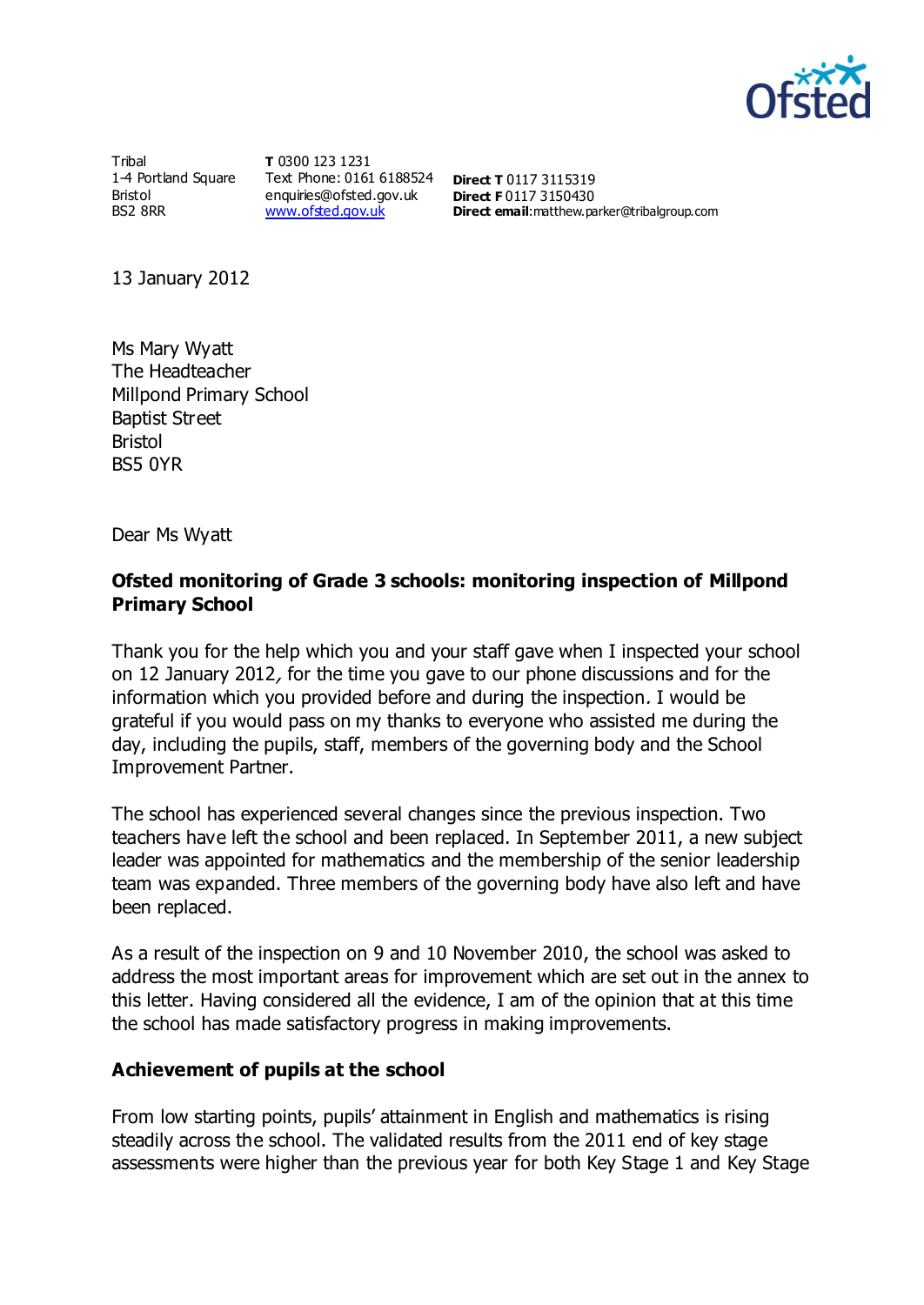

2. Inspection evidence confirms that increasing proportions of pupils are now reaching the levels expected for their age in all year groups. Although pupils' levels of attainment remain below the average, particularly in writing and in Year 5, the gaps are closing progressively. The school's current predictions confirm that pupils in Year 2 and Year 6 are on track to maintain the improving trend.

Pupils are making stronger progress in reading and writing than in mathematics because the actions taken to raise achievement are more established in these areas. The daily focus on early literacy skills and a reading intervention programme for targeted pupils are two actions that have made a positive difference. Similarly, there are more opportunities for pupils to recount stories and write for sustained periods. Pupils speak positively of the new arrangements to set pupils for mathematics and report that the work is more challenging. However, the school has rightly identified the need to accelerate the progress of girls. The well-established procedures to support those pupils whose first language is other than English ensure that they are making similar progress to their peers. Several pupils, parents and carers spoken to during the inspection commented positively on the support they had received when joining the school.

# **The quality of teaching**

Pupils are making greater progress because the quality of teaching has improved. This is evident in work seen in a sample of books and the school's most recent assessment information. There is more good teaching taking place as a result of staff training and increased monitoring by leaders. Better use is made of assessment information so that pupils of different abilities are suitably challenged. Increasingly, pupils with special educational needs and/or disabilities, and those at the early stages of speaking English, are supported well in lessons. In the most effective lessons seen, teachers' confident knowledge of subjects enabled them to demonstrate important skills and reshape tasks promptly when pupils failed to grasp the idea. Pupils were highly engaged and had plenty of opportunities to discuss their learning in pairs and small groups. In other lessons seen, pupils made less because the pace of learning was too leisurely and teachers did not question individuals incisively enough about their learning.

Pupils are beginning to take more responsibility for their own learning. An example of this was seen in a Year 2 literacy lesson. In this lesson, pupils worked independently and confidently to check their writing against symbols of the key features. The school's approach to marking pupils' work is becoming more consistent, particularly the use of colour-coded markers. While pupils respond to teachers' comments and make corrections, they are not given enough opportunities to evaluate their work against success criteria. The prevalence of photocopied sheets in mathematics books limits pupils' decisions on how to set out their work. Discussions with pupils confirm that they know their learning targets, but are not sufficiently clear about how their targets link to the learning in lessons.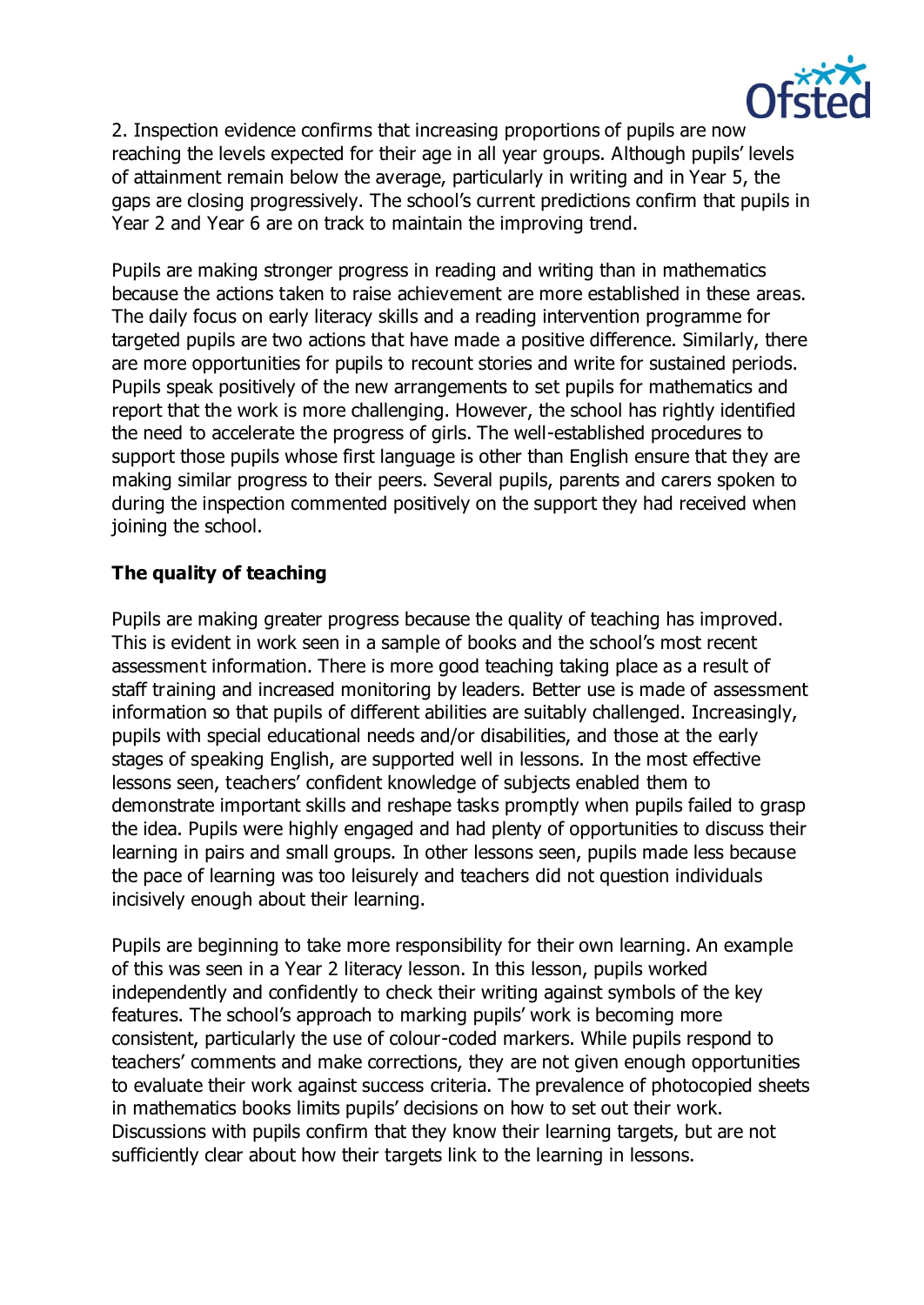

#### **Behaviour and safety of pupils**

Pupils that spoke with the inspector reported that behaviour had improved. In all lessons seen, pupils were polite, attentive and keen to learn. Occasionally, the standard of pupils' behaviour slipped during less structured times such as at the end of playtime or when moving around the school site unsupervised.

#### **The quality of leadership and management of the school**

The recently expanded leadership team is now playing a greater role in leading improvements and monitoring progress. The school's vision is shared widely amongst members and they are less reliant on the headteacher. Increasingly, teachers are held to account for the progress that pupils make and challenging targets are set for those pupils that need to make the greatest progress. Nevertheless, expectations for pupils in Key Stage 1 should be higher to ensure they are consistent with the rest of the school. The steady reduction in local authority support and the improving trends in pupils' achievement and attendance are evidence of the school's growing capacity for sustained improvement.

Members of the governing body are beginning to make a stronger contribution to the school's development. Training provided by the local authority has improved members' understanding of their role and school performance data. The committees that oversee the school's work have been restructured and an annual calendar ensures that key tasks are undertaken on a more regular basis. Levels of accountability are beginning to rise. For example, members have questioned leaders recently about several pupils that had not made the progress expected. However, the governing body is not systematically involved in planning for improvement and monitoring the school's performance. Monitoring reports do not provide sufficient information to enable members to ask the right questions. At the time of this monitoring inspection, secure arrangements were in place for checking the suitability of staff to work with children.

The school has drawn effectively on the support of external partners including that provided by the local authority. Members of staff praise the quality of the support and the difference it has made. For example, teachers have worked with staff from local schools to improve the consistency of assessments made in writing and mathematics. Consequently, assessment information is increasingly robust because teachers have a greater understanding of the expectations at each level.

I hope that you have found the inspection helpful in promoting improvement in your school. This letter will be posted on the Ofsted website.

Yours sincerely

Ian Hancock **Her Majesty's Inspector**